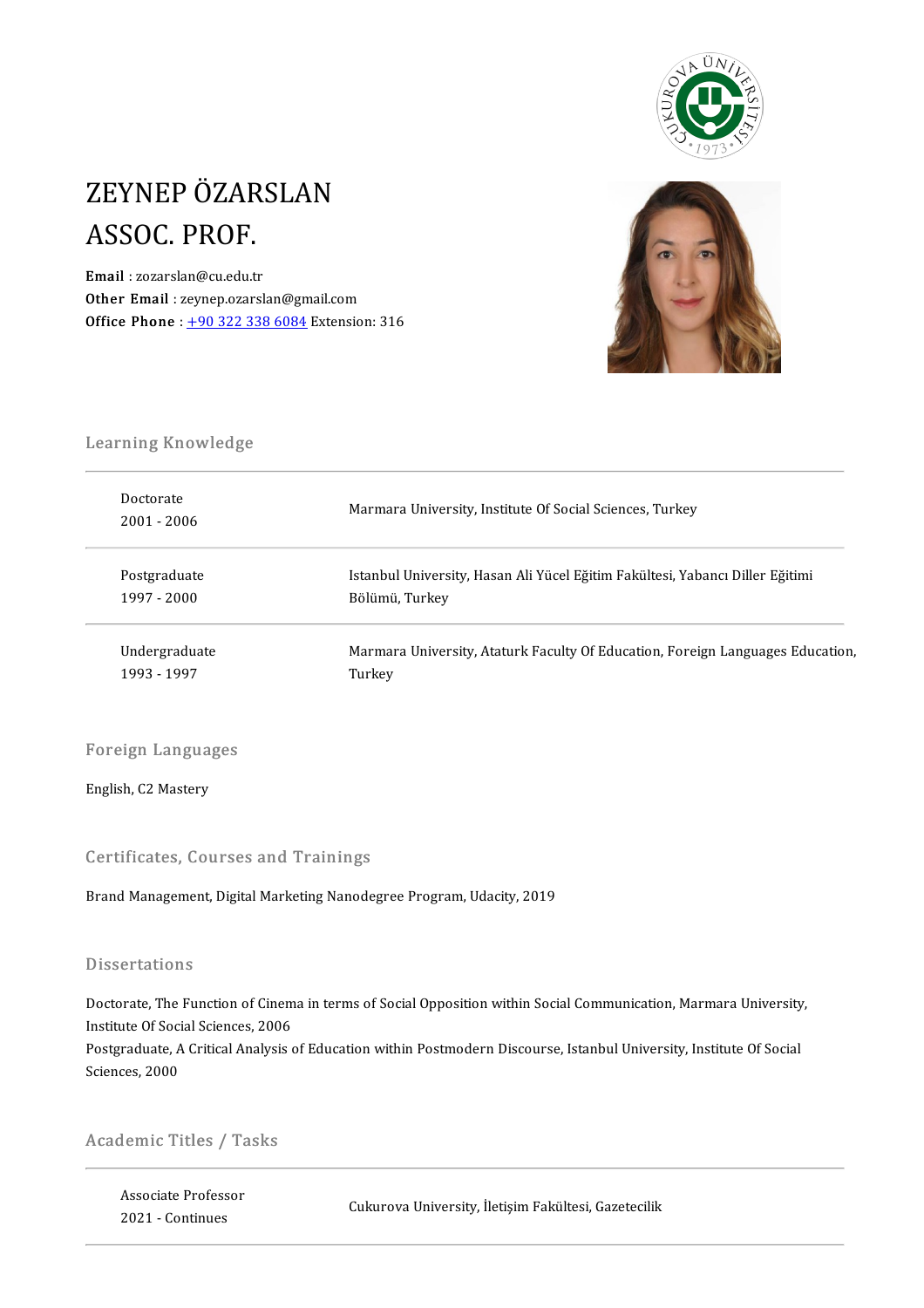| Associate Professor        | Istanbul Bilgi University, Faculty Of Communication, Department Of              |  |
|----------------------------|---------------------------------------------------------------------------------|--|
| 2018 - 2021                | <b>Communication Design And Management</b>                                      |  |
| Associate Professor        | Istanbul Rumeli University, Faculty Of Art And Design, Department Of Radio,     |  |
| 2018 - 2021                | Television And Cinema                                                           |  |
| Associate Professor        | Nisantasi University, Faculty Of Economics, Administrative And Social Sciences, |  |
| 2015 - 2018                | New Department Of Media                                                         |  |
| <b>Assistant Professor</b> | Nisantasi University, Faculty Of Economics, Administrative And Social Sciences, |  |
| 2014 - 2015                | New Department Of Media                                                         |  |
| Assistant Professor        | Beykent University, Faculty Of Communication, Department Of Visual              |  |
| 2012 - 2014                | Communication                                                                   |  |
| <b>Assistant Professor</b> | Beykent University, Faculty Of Fine Arts, Department Of Communication And       |  |
| 2008 - 2014                | Design                                                                          |  |
| Lecturer PhD               | Yildiz Technical University, School Of Foreign Languages, Department Of Modern  |  |
| 2006 - 2008                | Languages                                                                       |  |
| Lecturer                   | Yildiz Technical University, School Of Foreign Languages, Department Of Basic   |  |
| 1998 - 2005                | English                                                                         |  |

### Articles Published in Other Journals

Tricles Published in Other Journals<br>1. CREATIVE AND CULTURAL INDUSTRIES AND THE STATE OF ART OF THE ARTS AND CULTURE<br>SECTORS IN TURKEY DURING COVID 10 RANDEMIC SECT ADMONCA IN OTHER JOAR MAD<br>CREATIVE AND CULTURAL INDUSTRIES AND THE ST<br>SECTORS IN TURKEY DURING COVID-19 PANDEMIC CREATIVE<br>SECTORS<br>Özarslan Z.<br>Altarnatif P. SECTORS IN TURKEY DURING COVID-19 PANDEMIC<br>Özarslan Z.<br>Alternatif Politika, vol.13, no.2, pp.371-408, 2021 (Refereed Journals of Other Institutions)

Özarslan Z.<br>Alternatif Politika, vol.13, no.2, pp.371-408, 2021 (Refereed Journals of Other Institutions)<br>2. An evaluation on undergraduate new media education and expectations of the sector in Turkey<br>Özarelen Z Alternatif P<br>**An evalua**<br>Özarslan Z.<br>Moment De Özarslan Z.<br>Moment Dergi, vol.6, no.1, pp.150-175, 2019 (Refereed Journals of Other Institutions) Özarslan Z.<br>Moment Dergi, vol.6, no.1, pp.150-175, 2019 (Refereed Journals of Other Institutional Congress of New Media Studies.<br>Senar Ulagay G. Özarslan Z.

Moment Dergi, vol.6, no.1, p<br>**Conference Review: The**<br>Şener Ulagay G., Özarslan Z.<br>ILEE vol.4, no.2, np.80,122. Conference Review: The 3rd National Congress of New Media<br>Sener Ulagay G., Özarslan Z.<br>ILEF, vol.4, no.2, pp.89-122, 2017 (Other Refereed National Journals)<br>Conference Boyiouy: The 2nd National Congress of New Media

- Sener Ulagay G., Özarslan Z.<br>ILEF, vol.4, no.2, pp.89-122, 2017 (Other Refereed National Journals)<br>4. Conference Review: The 2nd National Congress of New Media Studies.<br>Sener Ulagay C. Özarslan Z. ILEF, vol.4, no.2, pp.89-122,<br>**Conference Review: The**<br>Şener Ulagay G., Özarslan Z.<br><sup>İLEE vol.2, no.1, 2015 (Othe</sup> Conference Review: The 2nd National Congress of N<br>Şener Ulagay G., Özarslan Z.<br>İLEF, vol.2, no.1, 2015 (Other Refereed National Journals)<br>Introdusing Two Now Torms Into The Literature of
- Sener Ulagay G., Özarslan Z.<br>İLEF, vol.2, no.1, 2015 (Other Refereed National Journals)<br>5. Introducing Two New Terms Into The Literature of Hate Speech Hate Discourse and Hate Speech Act<br>ÖZARSLAN Z İLEF, vol.2, no<br>Introducing<br>ÖZARSLAN Z.<br>Calatasaray Ü I<mark>ntroducing Two New Terms Into The Literature of Hate Speech Hate Discourse and Hate Spe</mark><br>ÖZARSLAN Z.<br>Galatasaray Üniversitesi İleti-ş-im Dergisi, no.20, pp.53-76, 2014 (Refereed Journals of Other Institutions)

Galatasaray Üniversitesi İleti-ş-im Dergisi, no.20, pp.53-76, 2014 (Refereed Journals of Other Institutions)<br>Books & Book Chapters

1. Sinemada salgınlar: 2000'li yılların filmleri ve dizileri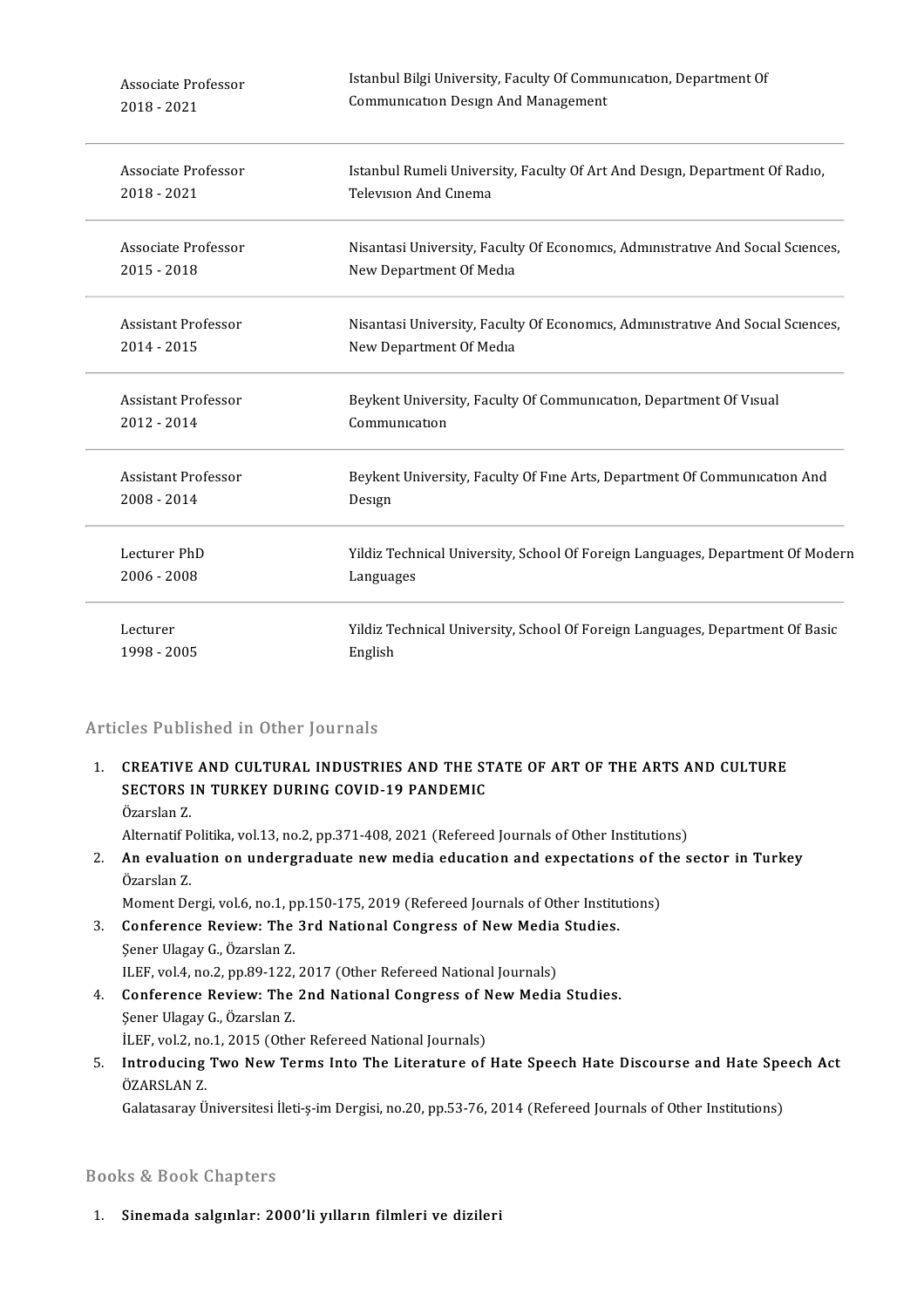Özarslan Z., Zamandar Başoğlu A. B.<br>İnı Media Benresentationa during Pa

in: Media Representations during Pandemic, Mutlu Binark, Sevda Ünal, Editor, um:ag Vakfı Yayınları, Ankara,<br>pp.179-216, 2022 Özarslan Z., Zaman<br>in: Media Represer<br>pp.179-216, 2022<br>Ünlülerin nanda 2. in: Media Representations during Pandemic, Mutlu Binark, Sevda Ünal, Edito<br>pp.179-216, 2022<br>2. Ünlülerin pandemi günlerinde sosyal medyada ürettikleri içerikler<br>2. Ünlülerin pandemi günlerinde sosyal medyada ürettikleri

# pp.179-216, 2022<br><mark>Ünlülerin pandemi günlerinde s</mark>o<br>Özarslan Z., Zamandar Başoğlu A. B.<br>in: Media Benresentations during Ba

Ünlülerin pandemi günlerinde sosyal medyada ürettikleri içerikler<br>Özarslan Z., Zamandar Başoğlu A. B.<br>in: Media Representations during Pandemic, Mutlu Binark, Sevda Ünal, Editor, Uğur Mumcu Vakfı Yayınları, Ankara,<br>nn 217-Özarslan Z., Zamandar Başoğlu A. B.<br>in: Media Representations during Pandemic, Mutlu Bina<br>pp.217-255, 2022<br>Digital Inequalities and the Future of Journalism in: Media Representations during Pandemic, Mutlu Binar<br>pp.217-255, 2022<br>3. Digital Inequalities and the Future of Journalism<br> $\ddot{O}$ zarelan Z (Editor), Durna T (Editor),  $\ddot{O}$ ğün Emre B (Eq

- pp.217-255, 2022<br>Digital Inequalities and the Future of Journalism<br>Özarslan Z. (Editor), Durna T. (Editor), Öğün Emre P. (Editor)<br>Hğur Mumgu Vakfı Yayınları, Ankara, 2020 Digital Inequalities and the Future of J<br>Özarslan Z. (Editor), Durna T. (Editor), Öğü<br>Uğur Mumcu Vakfı Yayınları, Ankara, 2020<br>Türkiye'de gazetecilik eğitimi ve gazet Uğur Mumcu Vakfı Yayınları, Ankara, 2020
- 4. Türkiye'de gazetecilik eğitimi ve gazeteciliğin geleceği in: Digital Inequalities and the Future of Journalism, Özarslan Zeynep, Durna Tezcan, Emre Öğün Perrin, Editor, Özarslan Z., Öğün Emre P., Durna T.<br>in: Digital Inequalities and the Future of Journalism,<br>Uğur Mumcu Vakfı Yayınları, Ankara, pp.3-54, 2020<br>Duygu ve Htana Kuramları Üzerinden Yasilaam

### 5. Duygu ve Utanç Kuramları Üzerinden Yeşilçam Melodram Sinemasını Okumak<br>Özarslan Z. Uğur Mumo<br>**Duygu ve**<br>Özarslan Z. Duygu ve Utanç Kuramları Üzerinden Yeşilçam Melodram Sinemasını Okumak<br>Özarslan Z.<br>in: 100th Anniversary Memory Book for Turkish Cinema, Nurşen Mazıcı, Editor, Marmara Üniversitesi Yayınevi,<br>İstanbul np 20.46.2015

Özarslan Z.<br>in: 100th Anniversary Me<br>İstanbul, pp.29-46, 2015<br>Film Theorics Volume in: 100th Anniversary Memeritation (15)<br>15. Film Theories Volume II<br>6. Film Theories Volume II

İstanbul, pp.29-46, 2015<br>Film Theories Volume<br>Özarslan Z. (Editor) Fil<mark>m Theories Volume II</mark><br>Özarslan Z. (Editor)<br>Su Yayınları, İstanbul, 2013<br>Film Theories Volume I

Su Yayınları, İstanbul, 2013

7. Film Theories Volume I<br>Özarslan Z. (Editor) Fil<mark>m Theories Volume I</mark><br>Özarslan Z. (Editor)<br>Su Yayınları, İstanbul, 2013<br>Siagfried Krassuer

### 8. Siegfried Kracauer Su Yayınlar<br><mark>Siegfried I</mark><br>Özarslan Z.<br>in: <sup>Eilm The</sub></sup>

Siegfried Kracauer<br>Özarslan Z.<br>in: Film Theory Volume I, Özarslan Zeynep, Editor, Su Yayınları, İstanbul, pp.185-220, 2013<br>Tür Kuramı

# Özarslan Z.<br>in: Film Theo.<br>9. **Tür Kuramı**<br>Özarslan Z. in: Film The<br><mark>Tür Kuran</mark><br>Özarslan Z.<br>in: <sup>Film The</sub></sup>

Tür Kuramı<br>Özarslan Z.<br>in: Film Theories Volume II, Özarslan Zeynep, Editor, Su Yayınları, İstanbul, pp.51-76, 2013<br>Panantisan - The Power of Eve

# Özarslan Z.<br>in: Film Theories Volume II, Özarsla<br>10. Panopticon - The Power of Eye

in: Film Theories Volume II, Özarslan Ze<br>**Panopticon - The Power of Eye**<br>Özarslan Z. (Editor), Çoban B. (Editor)<br>Su Yayınlanı İstanbul 2008 Panopticon - The Power<br>Özarslan Z. (Editor), Çoban<br>Su Yayınları, İstanbul, 2008<br>Gözün iltidenu Elektroni Su Yayınları, İstanbul, 2008

## 11. Gözün iktidarı: Elektronik Gözetim Sistemleri<br>Özarslan Z.

in: Panopticon: The Power of Eye, Zeynep Özarslan, Barış Çoban, Editor, Su Yayınları, İstanbul, pp.139-153, 2008

### 12. On Suicide

in: Panopticon: The Power of Eye, Zeyn<br>**On Suicide**<br>Özarslan Z. (Editor), Çoban B. (Editor)<br>Yoni Hayat Yayıncılık, İstanbul, 2006 **On Suicide<br>Özarslan Z. (Editor), Çoban B. (Edito)<br>Yeni Hayat Yayıncılık, İstanbul, 2006<br>Dissourse and Ideologu** 

### Yeni Hayat Yayıncılık, İstanbul, 2006<br>13. Discourse and Ideology Yeni Hayat Yayıncılık, İstanbul, 2006<br>Discourse and Ideology<br>Özarslan Z. (Editor), Çoban B. (Editor)<br>Su Yayınları, İstanbul, 2002 Discourse and Ideology<br>Özarslan Z. (Editor), Çoban<br>Su Yayınları, İstanbul, 2003

Su Yayınları, İstanbul, 2003<br>Refereed Congress / Symposium Publications in Proceedings

Refereed Congress / Symposium Publications in Proceedings<br>1. Celebrities' Social Media Posts during Pandemic: Audience Research on Instagram<br>Ozavelar 7. Zamandar Beseğlu A. B Teca döngress 7 by mpostam<br>Celebrities' Social Media Posts dözarslan Z., Zamandar Başoğlu A. B.<br>8. Uluqlaranca: İlatisim Günleni, Dütte Özarslan Z., Zamandar Başoğlu A. B.<br>8. Uluslararası İletişim Günleri, Dijital Çağda Kriz İletişimi Sempozyumu, 26 May 2021, pp.593-613

Özarslan Z., Zamandar Başoğlu A. B.<br>2. Uluslararası İletişim Günleri, Dijital Çağda Kriz İletişimi Sempozy<br>2. Analysis of Methodology used in Hate Speech Researches<br>Özarelen Z. Vildu E. 8. Uluslararası İletiş<br><mark>Analysis of Meth</mark>c<br>Özarslan Z., Yıldız F.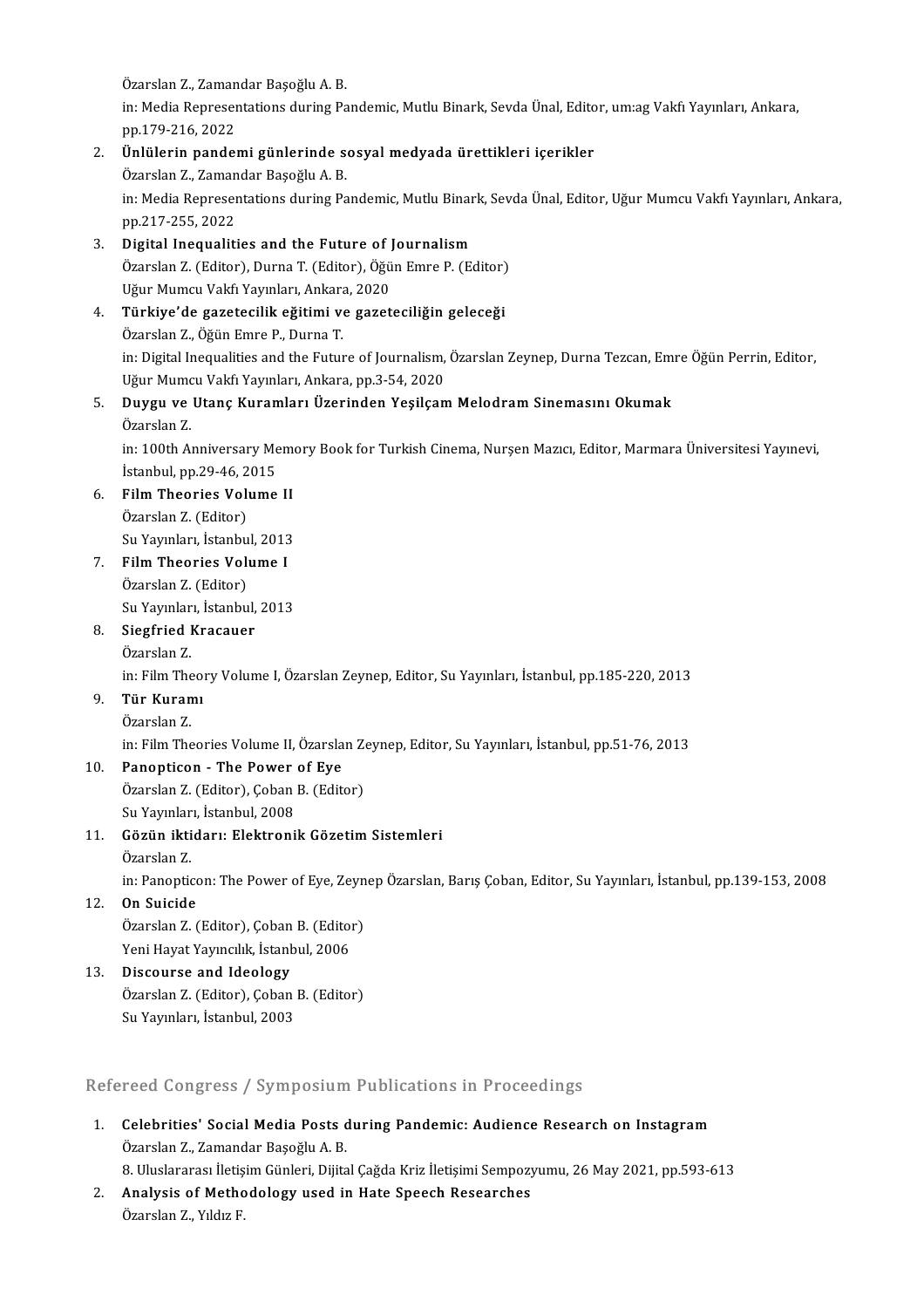18th International Symposium Communication in the Millenium, 26 October 2021, pp.603-616<br>Film Viewing Eunerianees between 1950, 1980 in Belu

3. Film Viewing Experiences between 1950-1980 in Bolu<br>Özarslan Z. 18th Intern<br>Fil<mark>m View</mark><br>Özarslan Z.<br>Törkive Eils

Türkiye FilmAraştırmalarındaYeniYönelimlerXXI:Sinema,Marjinal,Minör veYerel,21October 2021

Özarslan Z.<br>Türkiye Film Araştırmalarında Yeni Yönelimler XXI: Sinema, Marjinal, Minör ve Yerel, 21 October 2021<br>4. The representation of new media in mainstream national Turkish newspapers and its role in critical<br>now Türkiye Film Araştırm<br>The representation<br>new media literacy<br>Özərslən 7 The repre<br>new media<br>Özarslan Z.<br>Veni Medva new media literacy<br>Özarslan Z.<br>Yeni Medya Çalışmaları II. Ulusal Kongre, İstanbul, Turkey, 26 - 27 February 2015

## Özarslan Z.<br>1995 - Yeni Medya Çalışmaları II. Ulusal Kongre, İstanbul, Turkey, 26 - 27 February 2015<br>1995 - Genre films in popular cinema: A milieu of discriminatory discourse and hate speech<br>1995 - Özarelan Z Yeni Medya<br>**Genre film**<br>Özarslan Z.<br>12. Ulucal S Genre films in popular cinema: A milieu of discriminatory discourse and<br>Özarslan Z.<br>13. Ulusal Sosyal Bilimler Kongresi, Ankara, Turkey, 4 - 06 December 2013, pp.85<br>Dissemination of hata speech against LCPT individuals thr

13. Ulusal Sosyal Bilimler Kongresi, Ankara, Turkey, 4 - 06 December 2013, pp.85

Özarslan Z.<br>13. Ulusal Sosyal Bilimler Kongresi, Ankara, Turkey, 4 - 06 December 2013, pp.85<br>6. Dissemination of hate speech against LGBT individuals through new media<br>Özarslan Z. Dissemination of hate speech against LGBT individuals through new media<br>Özarslan Z.<br>Yeni Medya Çalışmaları I. Ulusal Kongre, Kocaeli, Turkey, 7 - 08 May 2013, pp.352-365<br>The rele of new media in social transformation ofter

Özarslan Z.<br>Yeni Medya Çalışmaları I. Ulusal Kongre, Kocaeli, Turkey, 7 - 08 May 2013, pp.352-365<br>7. The role of new media in social transformation after Van (a city in Turkey) earthquake occurred 23 Yeni Medya Çalı:<br>The role of ne<br>October 2011<br>Özerelen 7 The role o<br>October 2<br>Özarslan Z.<br>U. Internati

October 2011<br>Özarslan Z.<br>II. International Symposium of Communication: New Communication Technologies and Social Transformation,<br>Rishkek, Kyngwreten, 2, .04 Mey 2012, yol 25, no.157, np.205, 219. Özarslan Z.<br>II. International Symposium of Communication: New Communicati<br>Bishkek, Kyrgyzstan, 2 - 04 May 2012, vol.25, no.157, pp.205-219<br>Conder and Modia Bishkek, Kyrgyzstan, 2 - 04 May 2012, vol.25, no 157, pp 205-219

- 8. Gender and Media<br>Özarslan Z.
	-

Medya ve Siyaset Uluslararası Sempozyumu, İzmir, Turkey, 15 - 17 November 2007, pp.760-770

Özarslan Z.<br>Medya ve Siyaset Uluslararası Sempo<br>9. Comforting and disturbing films<br>Özarslan Z Medya ve S<br>**Comfortin**<br>Özarslan Z.<br>The Second

Özarslan Z.<br>The Second International Conference in Communication and Media Studies "Communication in Peace / Conflict in Communication,Gazimagusa,Cyprus (Kktc),2-04May2007,pp.297-304

| ademic and Administrative Experience |                                     |                                                                                                            |
|--------------------------------------|-------------------------------------|------------------------------------------------------------------------------------------------------------|
|                                      | 2021 - Continues Head of Department | Cukurova University, İletişim Fakültesi, Gazetecilik                                                       |
| $2020 - 2021$                        | <b>Head of Department</b>           | Istanbul Rumeli University, Faculty Of Art And Design, Department Of<br>Radio, Television And Cinema       |
| $2018 - 2021$                        | Vice Dean                           | Istanbul Rumeli University, Faculty Of Art And Design, Department Of<br>Radio, Television And Cinema       |
| 2014 - 2018                          | <b>Head of Department</b>           | Nisantasi University, Faculty Of Economics, Administrative And Social<br>Sciences, New Department Of Media |
| 2016 - 2017                          | Vice Dean                           | Nisantasi University, Faculty Of Economics, Administrative And Social<br>Sciences, New Department Of Media |

# Communication, Gazimagusa, Cyprus (KKtc), 2 - C<br>Academic and Administrative Experience

#### Courses

Courses<br>Yaratıcı Endüstriler ve Uygulamaları, Undergraduate, 2021 - 2022<br>Yani Madya Teorilari, Restareduate, 2021 - 2022 Yaratıcı Endüstriler ve Uygulamaları, Undergradu<br>Yaratıcı Endüstriler ve Uygulamaları, Undergradu<br>Yeni Değerlendirme Undergraduate, 2021 - 2022 Yaratıcı Endüstriler ve Uygulamaları, Undergraduat<br>Yeni Medya Teorileri, Postgraduate, 2021 - 2022<br>Staj Değerlendirme, Undergraduate, 2021 - 2022<br>Uzmanlık Alan Dersi, Bestaraduate, 2021 - 2022

Yeni Medya Teorileri, Postgraduate, 2021 - 2022<br>Staj Değerlendirme, Undergraduate, 2021 - 2022<br>Uzmanlık Alan Dersi , Postgraduate, 2021 - 2022<br>Arastırma Yöntemleri, Undergraduate, 2021 - 202 Staj Değerlendirme, Undergraduate, 2021 - 2022<br>Uzmanlık Alan Dersi , Postgraduate, 2021 - 2022<br>Araştırma Yöntemleri, Undergraduate, 2021 - 2022